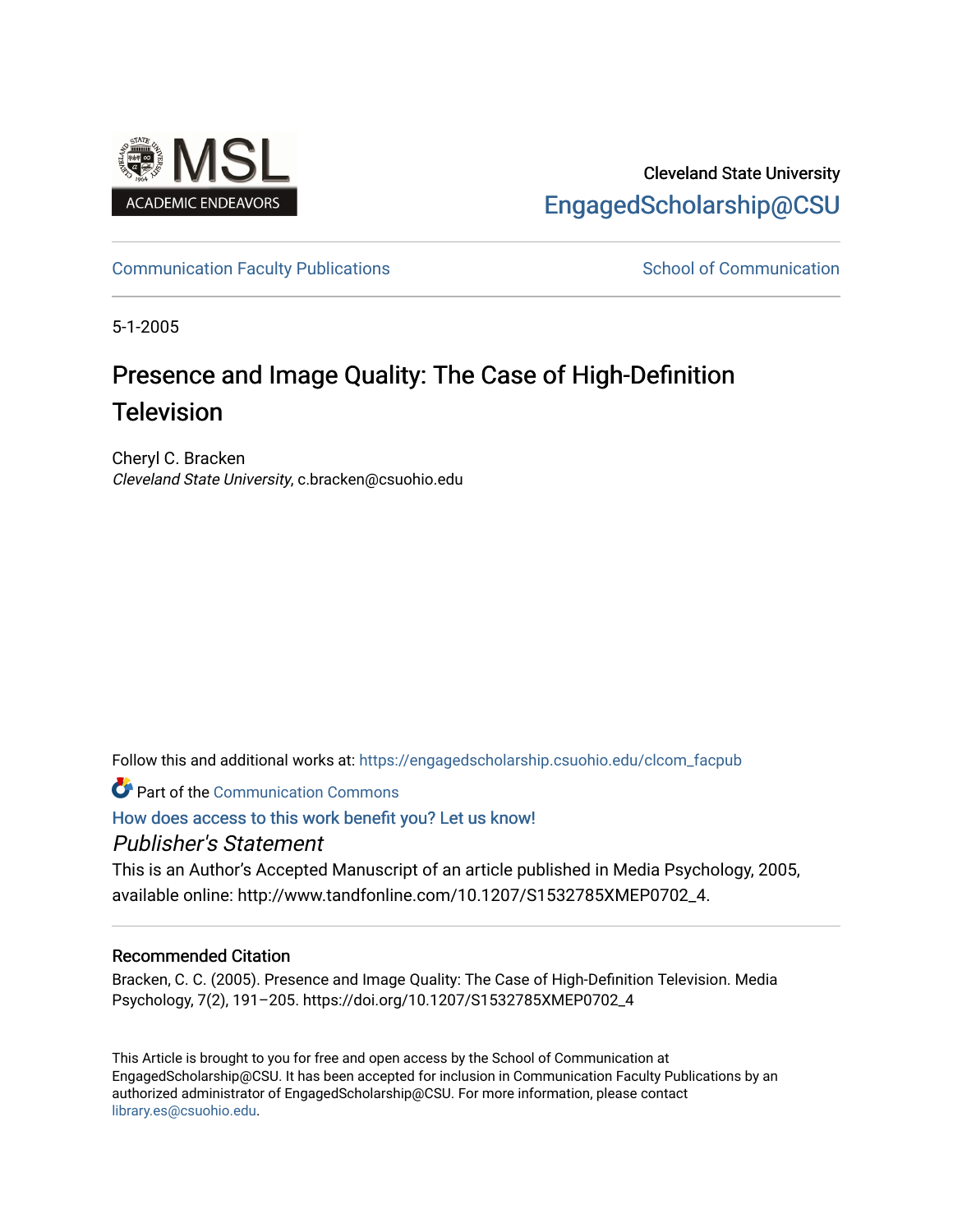## Presence and Image Quality: The Case of High-Definition Television

Cheryl Campanella Bracken

Previous research has demonstrated that form variables can increase television viewers" sense of presence. The current broadcasting of high-definition television (HDTV) programming makes testing this relation between form and presence possible in a new context, image quality. In this experiment, television viewers watched either HDTV or standard-definition television images and then rated their viewing experience on a pencil-and-paper questionnaire. The results demonstrate that HDTV provided viewers with a greater sense of presence than the current standard, thus providing empirical evidence for the claim that improved image quality will lead to television viewers" experiencing presence. Additionally, the results suggest that with the coming of HDTV, sensations of presence will be both stronger and more common.

The quality of television images watched in America's living rooms is about to change dramatically with the conversion to high-definition television (HDTV), currently scheduled for 2007. There are many speculations about the changes that HDTV will bring to our viewing experience, including those about viewers becoming tired from the additional visual information, and about the changes in viewing habits. Krugman (1983) suggested that HDTV will provide television audiences with such intense viewing experiences that audience members will want to continue to watch their old standard television set for more relaxing viewing. It seems likely that content may also play a part in the selection of image quality. However, although there are studies that explore television viewers' preferences for HDTV, there has not been an empirical investigation that has explored the psychological responses to improvements in image quality. In this study, I explored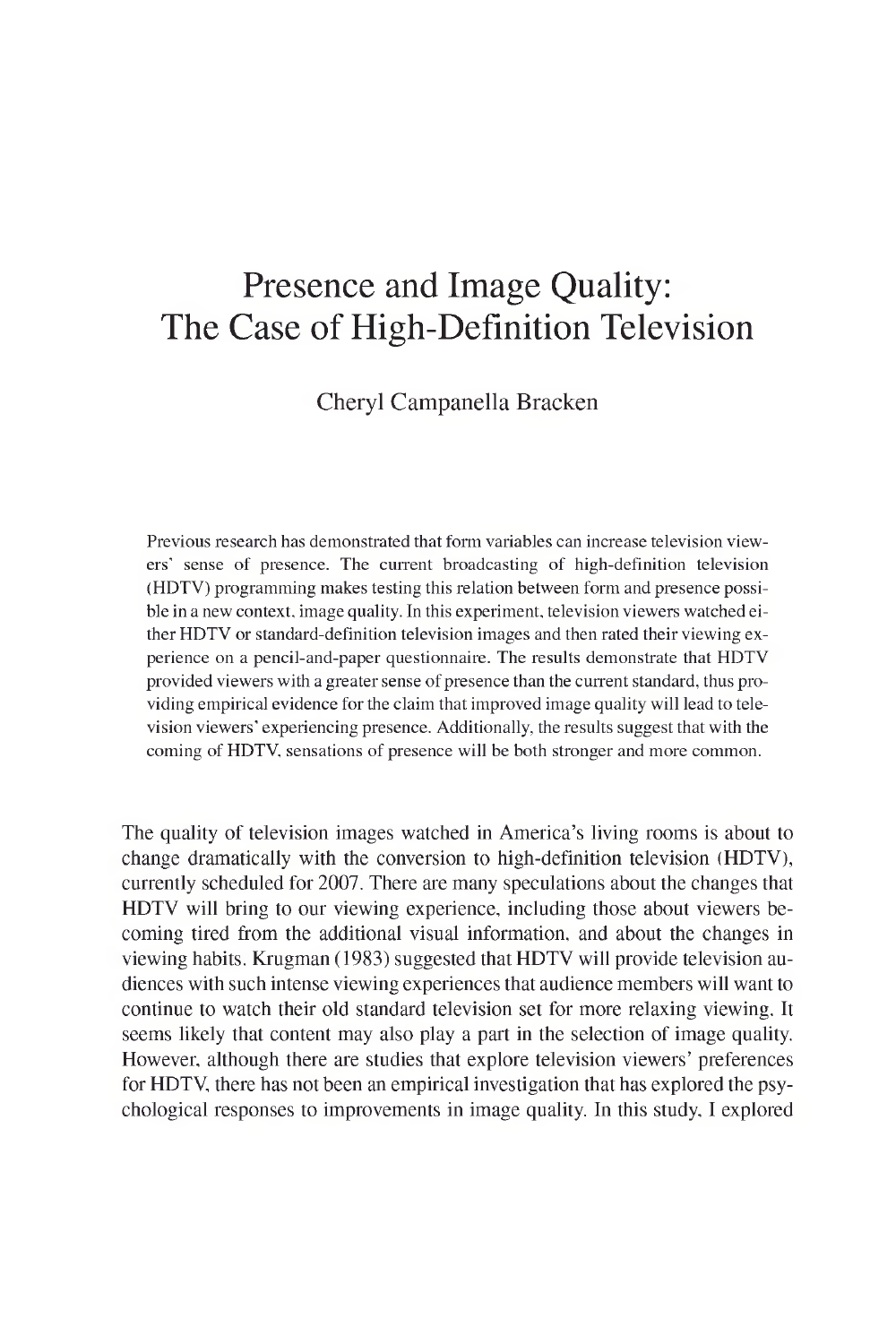the relation between improved image quality (with HDTV) and the amount of presence reported by television viewers.

## PRESENCE

First introduced as *telepresence* by Minsky (1980) and referring to a physical sense of "being there'' in a remote, mediated location, presence today has been investigated by researchers in a diverse set of disciplines, including communication, psychology, computer science, and engineering. Recently, presence has been extended from research on virtual reality to more traditional media, and with the exception of film (where a concept similar to presence is known in film studies as the *diegetic effect;* Burch, 1979), it has not been widely studied by empirical media scholars.

Presence has been accepted as a psychological phenomenon (Botella, Baños, & Alcaniz, 2003; Schubert, Friedman, & Regnebrecht, 2001), but there are differences in how it has been conceptualized. Previous conceptualizations have included a sense of being there or being inside a mediated environment (Sheridan, 1992; Slater, & Wilbur, 1997). While presence was initially conceptualized as a unidimensional construct, researchers have more recently come to understand it as "a variable with various levels and dimensions" (Biocca & Delaney, 1995, p. 62), and presence was conceptualized as a multidimensional concept by Lombard and Ditton  $(1997)$ .<sup>1</sup> The conceptualizations were combined into an overarching definition of *presence* as a "perceptual illusion of nonmediation" (Lombard & Ditton, 1997, Presence Explication,  $\P$ 2).

Although this definition has been widely accepted, there continue to be additional modifications. There has been a debate on whether presence research should be limited to mediated interactions; Lee (2004) argued that it should be extended to include nonmediated interaction. However, the majority of presence researchers argue that presence research should be restricted to mediated interactions (David, 2004).

In an effort to create agreement among presence researchers, an online discussion helped to establish a inclusive definition of presence:

A psychological state or subjective perception in which even though part or all of an individual's current experience is generated by and/or filtered through human-made technology, part or all of the individual's perception fails to accurately acknowledge the role of the technology in the experience. (Lombard, 2000, ¶2)

According to Lombard, Reich, Grabe, Bracken, and Ditton (2000), the term *perceptual* indicates that this phenomenon involves continuous (real-time) responses ofthe human sensory, cognitive, and affective processing systems of a per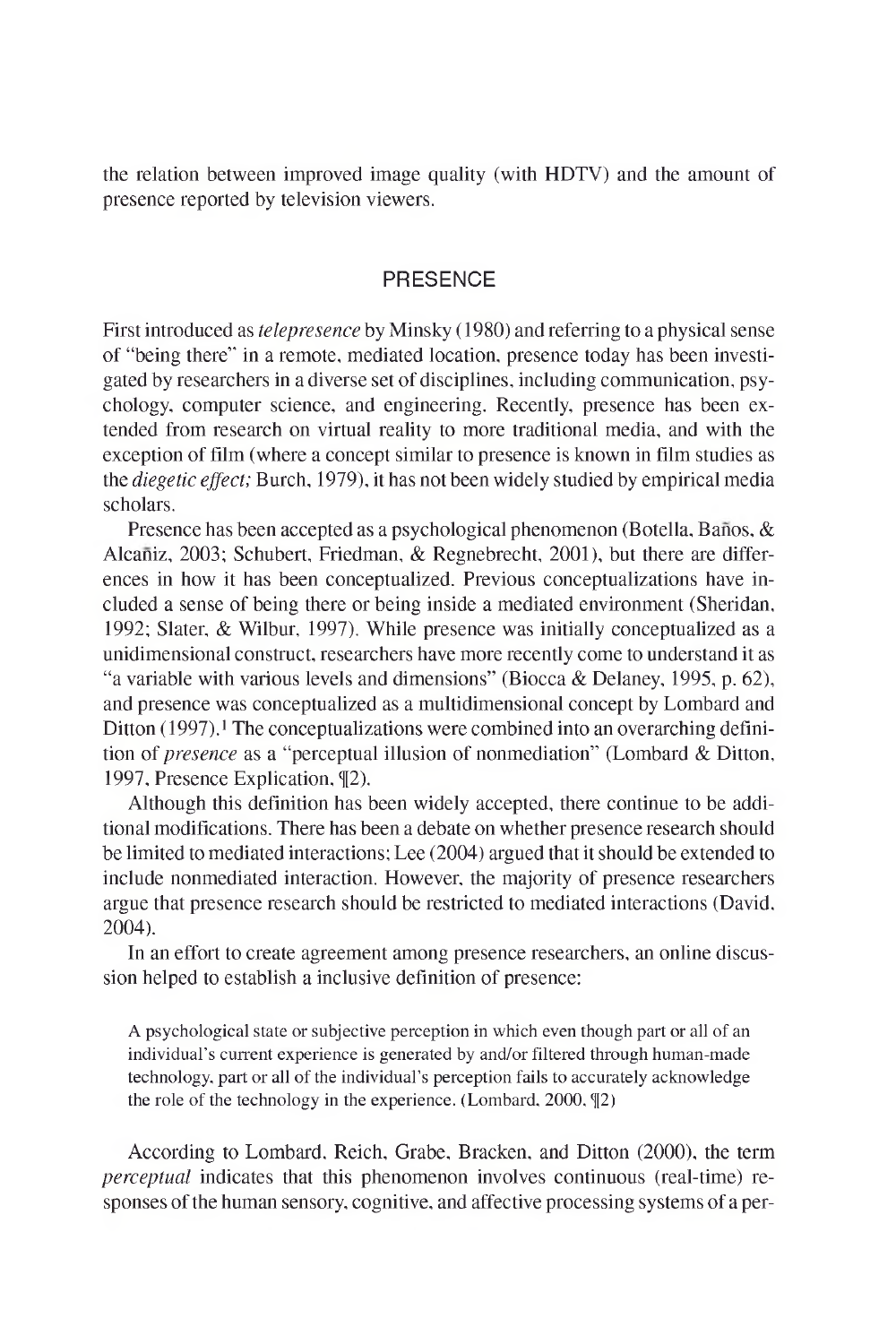son's environment. The illusion of nonmediation occurs when a person overlooks or fails to perceive the existence of a medium or a technology in his or her communication environment and responds as if the medium were not there. It should be noted that this illusion does not represent a perceptual or psychological malfunction or psychosis in which the mediated experience is consciously confused with what is nonmediated or real. There is evidence that when asked, users of any current or likely future medium can accurately report that they are using a medium (Lombard & Ditton. 1997). As a perceptual illusion, presence is a property of a person, and because it results from an interaction among formal and content characteristics of a medium and characteristics of the media user, it can and does vary across individuals and across time for the same individual.

Presence is typically measured through subjective assessment (which has been shown to be reliable and valid; see Kim & Biocca, 1997). Although some have suggested other useful simultaneous indicators, which include physiometric (e.g., heart rate see Dillon, Keogh, Freeman, & Davidoff, 2001) measures and task performance (e.g., secondary reaction time; see Barfield & Weghorst, 1993), a correlation between the posttest subjective measures and physiological measures has not been confirmed.

## Presence and Television

Prior studies have provided evidence that television, although not as immersive as virtual reality environments, can induce a sense of presence (Kim & Biocca, 1997; Lombard et al., 2000). In an experiment examining participants' presence responses to the point-of-view movement camera technique (in which the viewers saw the action through the eyes of the character or real-life actor), participants viewed either a large (46-in. projection) or small (12-in.) television screen (Lombard et al., 2000). They found that participants who watched the large screen television reported feeling a greater "sense of physical movement,'' enjoyment, and involvement than viewers who watched the scenes on a small screen television (p. 92).

Additionally, traditional media effects have been influenced by the experience of a sense of presence during television viewing. For example, Kim and Biocca (1997) studied the impact of the experience of a sense of presence on the perceptions of the persuasive nature of a televised infomercial. They defined *presence* as the "feeling of being a part of the phenomenal environment created by the television set'' and found that participants who reported a greater sense of presence felt more confident in their choice of brand. Other media effects that have been examined include source credibility (Bracken, Neuendorf, & Jeffres, 2003). The role of screen size and its effect on both the sensations of presence and the perceptions of source credibility of presidential candidates seen in televised debates was explored. The results indicate that perceptions ofsource credibility were impacted by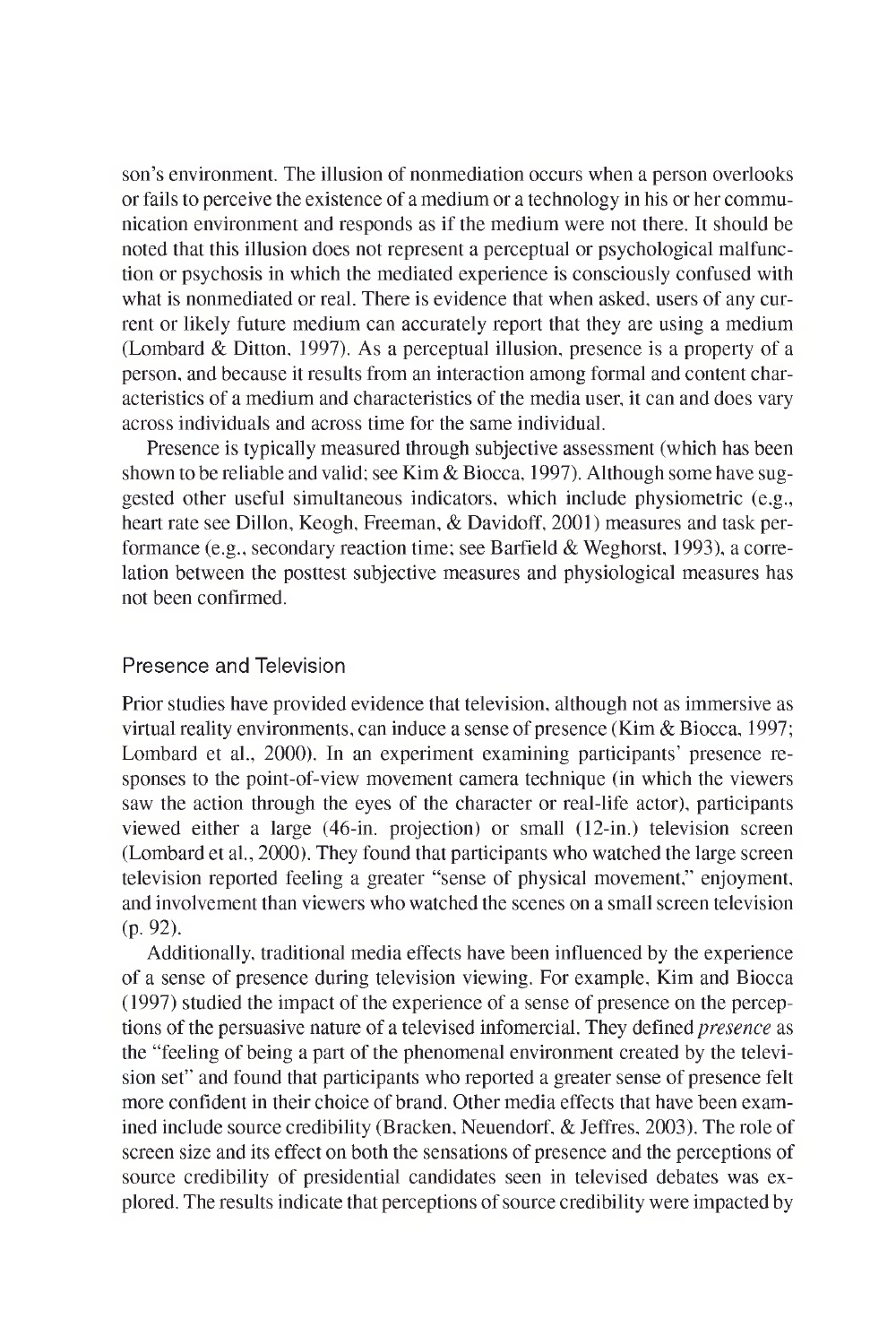the experience of dimensions of presence, specifically, immersion. However, the candidates were rated as less credible on the larger screen. Additionally, Botta and Bracken (2002) in an experiment manipulating screen size, found that viewers who were exposed to action adventure movie content *(Terminator 2,* Cameron, 1991), reported more sensations of presence on the larger screen. Further, viewers who reported experiencing one of two presence dimensions (immersion or perceived realism) while viewing had an increased extent to which men reported a drive to be muscular and women reported a drive to be thin.

Although these previous studies demonstrate that television form variables, such as screen size, have been found to play a role in the creation of the sensations of presence experienced by television viewers, there has only been speculation that image quality impacts the amount of presence experienced by television audiences, with improved image quality (higher resolution) leading to greater sensations of presence (Lombard & Ditton, 1997).

## Presence and Image Quality

Lombard and Ditton (1997) asserted that image quality is a form variable that is likely to impact the extent to which television viewers experience presence. However, to date there has not been a study that linking image quality and experiences of presence. There are few empirical studies conducted on viewers' responses to image quality, in part due to the difficulty of obtaining or creating stimuli, the results are consistent. Specifically, Neuman (1988), in an experiment that examined viewing distance and image quality preference, found that participants who sat closer to the screen preferred high-definition (HD) images to standard definition (NTSC) images. Neuman (1990) found that viewers preferred larger images with any image resolution. However, for 35- and 180-in. displays, the better the image quality was, the more positive the overall reaction was. Reeves, Detenber, and Steuer (1993) examined the effect of image and audio fidelity on attention, memory, and evaluation of content. In a within-subjects experiment, 40 participants viewed 16 one-minute clips from films originally created for cinemas. The participants were exposed to both low-fidelity video (low resolution and low signal-to-noise ratio) and high-fidelity video (high resolution and high signal-tonoise ratio) versions. The findings demonstrated a preference for high-fidelity video but no significant increase in attention or memory.

## Presence and Gender Differences

Across previous research on presence and television, some findings (both causal and correlational) have shown that men and women seem to respond to form changes in different ways. In an experiment manipulating content and screen size (small vs. large; described previously), Lombard et al. (2000) found that female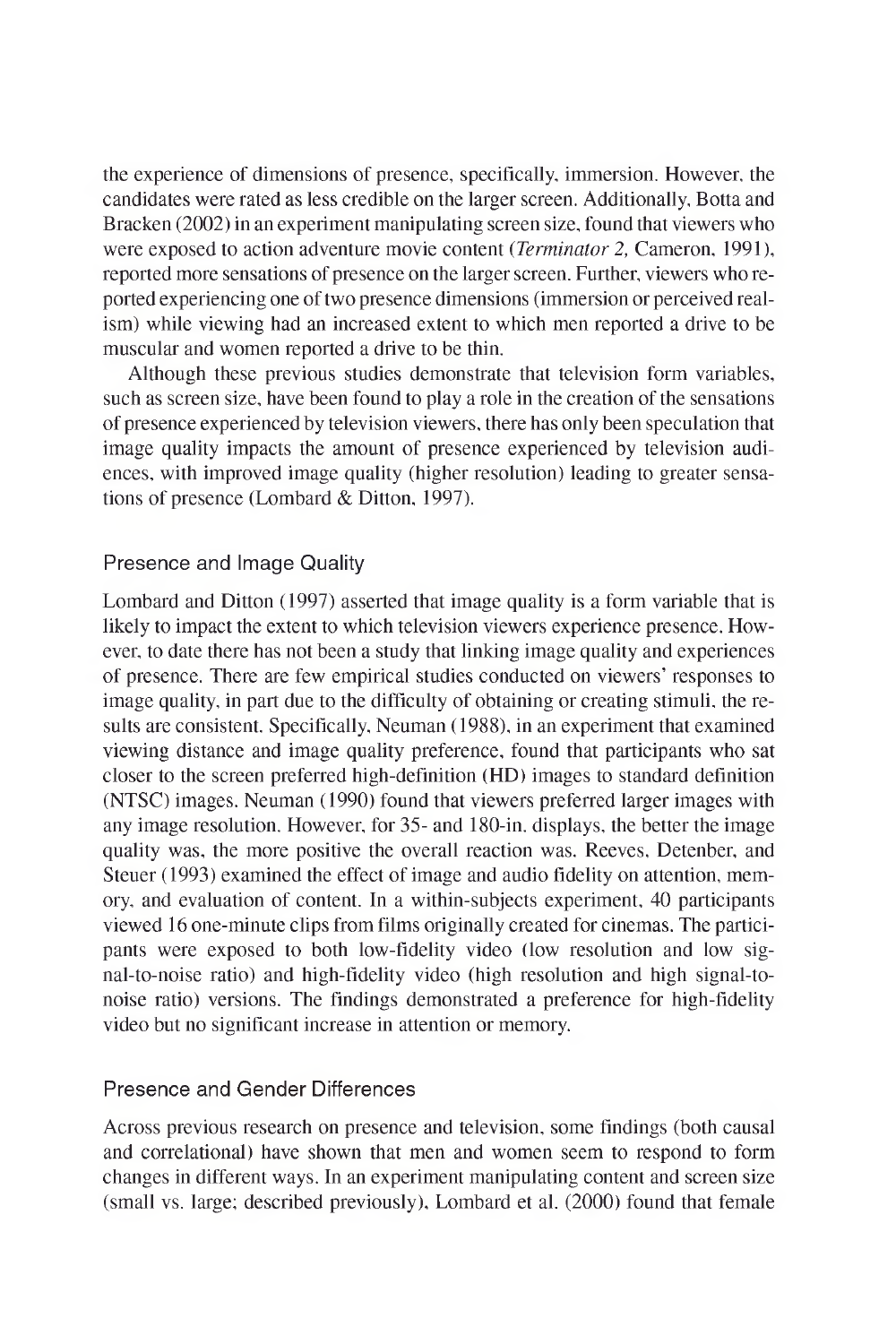participants were more sensitive to differences in screen size than were male participants, with women reporting more presence-related responses than men. Other correlational studies have also found differences in the effects (and experiences) of presence on women and men. In a survey exploring the possible relation between the experience of presence while viewing television and body eating disorders, Botta and Bracken (2004) found that women who reported perceiving television as more realistic (a dimension of presence) also had a higher acceptance of idealized television images (a contributing factor in the development of eating disorders). In contrast, men in the study who reported a higher sense of immersion were more likely to have a higher acceptance of the idealized television image. These results suggest that a gender difference may exist between how women and men respond to experiencing sensations of presence.

### **HDTV**

HDTV is being introduced as the new standard for television in the United States. What makes HDTV a superior television viewing experience is primarily an improvement in the image quality seen by viewers. The HDTV standard adopted in the United States will provide viewers with up to 1080 lines versus the current NTSC standard of 480 lines on the screen. The United States is also simultaneously converting to digital displays (vs. the current analog standard), so television programming will seem more like watching a DVD versus a VHS tape to the average television viewer. HDTV has been characterized as "video and audio information at a quality level that exceeds that of NTSC, PAL, and SECAM television standards'' (Dupagne & Seel, 1998, p. 47). Another difference is that HDTV uses a 16:9 aspect ratio (widescreen) versus the current NTSC standard of 4:3. This distinction is important because, like seeing a film in the cinema, widescreen television allows the viewer to see more of the mediated environment. Dupagne and Seel asserted that these changes to television form will "accentuate the psycho-physical perception of 'telepresence'" (ρ. 60).

#### HDTV and the Television Audience

The general television audience is largely aware of the existence of HDTV. A recent survey conducted by the Cable & Telecommunication Association for Marketing (2002) found that 60.3% of Americans were aware of the existence of HDTV. However, only 28.6% reported ever seeing HDTV. Even so, Americans reported the desire to own television sets with larger screens, most of which are HDTV-compatible (Bracken & Atkin, 2004). These results are consistent with past studies that have found that when people see HDTV, they rate the picture quality as superior and report an increase in the desire to own a HD-compatible television set.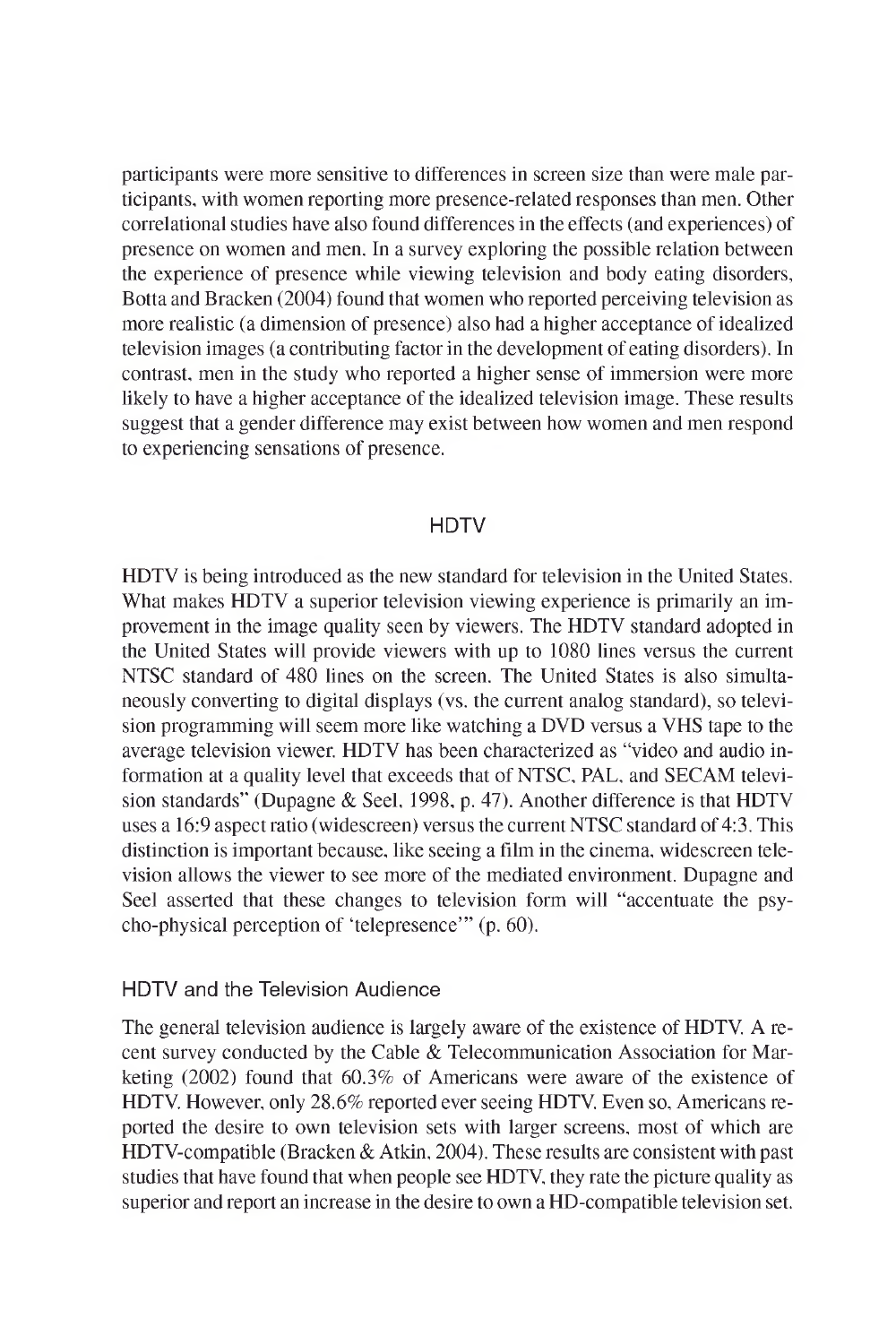Overall, television audiences have reported preferring the improved image quality of HDTV and have expressed an interest in obtaining HD-compatible television sets (Atkin, Neuendorf, Jeffres, & Skalski, 2003).

## Hypotheses

The preceding literature review provided the foundation of the following hypotheses.

- H1: Viewers who watch television in HD will report experiencing a higher level of immersion than viewers who watch television in NTSC.
- H2: Viewers who watch television in HD will report experiencing a higher level of spatial presence than viewers who watch television in NTSC.
- H3: Viewers who watch television in HD will report experiencing a higher level of social presence-passive interpersonal than viewers who watch television in NTSC.
- H4: Viewers who watch television in HD will report experiencing a higher level of perceptual realism than viewers who watch television in NTSC.
- H5: Viewers who watch the images in HD will report experiencing a higher level of negative physiological responses than viewers who watch television in NTSC.
- RQ1: Does the gender of the television viewer influence the amount of each dimension of presence experienced?

## METHOD

## **Overview**

This study employed a between-subject  $2 \times 2$  (Image Quality  $\times$  Gender) experimental design. Ninety-five viewers watched a video clip in either HDTV (1080 lines) or NTSC (480 lines). The images were displayed on the same television (a rear-projection television with a 65-in. widescreen [16:9] screen). The television was capable of displaying 1080 lines (HD) and also 480 lines (NTSC). Approximately half of the participants watched the video in HDTV (17 men and 25 women), and the other half watched the video in NTSC (22 men and 31 females). The participants viewed individually, and the video was switched after every other participant to ensure there was not a difference between the two groups (HD vs. NTSC) based on when they viewed.<sup>2</sup>

## **Stimulus**

The video shown to the participants was a JVC demonstration tape that was distributed with the JVC HD-DM 30000 D-VHS videocassette recorder entitled *The*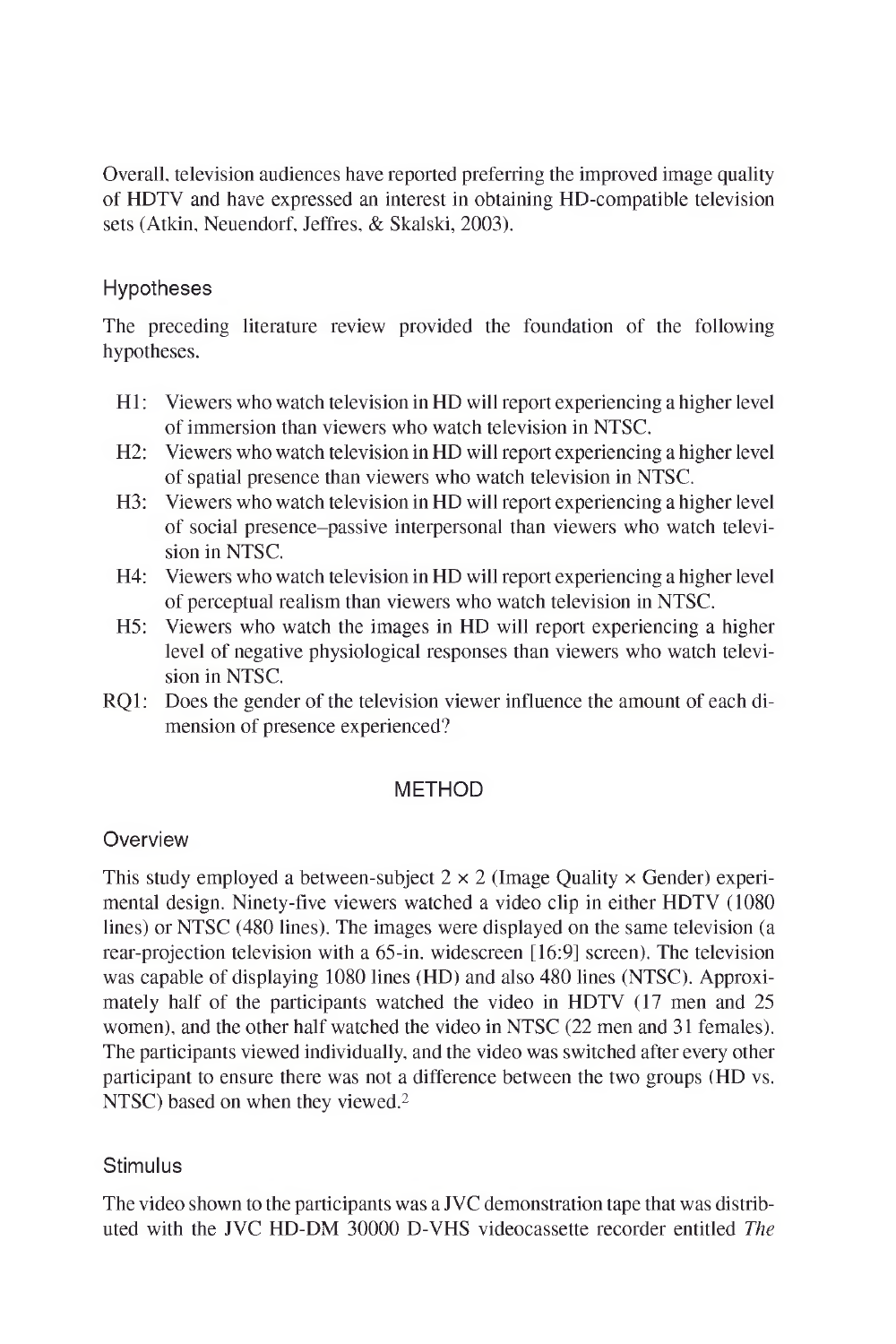*Beauty ofJapan.* The demonstration tape was filmed in and created for playback in HD (D-VHS format). The author created a second copy of the video clip by recording it in NTSC with a down-converting feature of the same VCR.3 This particular clip was used because of the difficulty of obtaining stimulus materials in HDTV and the lack of equipment available that allows consumers to record programming currently being aired in HD.

The video clip was 13 min long and included outdoor and indoor scenes without text or graphics, both of which were likely to remind the viewer that they were watching a created message (Lombard & Ditton, 1997). The content was footage displaying real people and places in modern-day scenes of rural and urban Japan. The video showed segments of people carrying torches, drinking from cool waterfalls, and preparing tea. The people on the screen were quite prominent in the background, and there were vocalizations, but there was not any discernable dialogue between the actors, just background music.

## **Participants**

The 95 undergraduate students who participated in the experiment were between 19 and 55 years old *(M =* 25.9, *SD =* 7.69, *Mdn =* 23.0). Thirty-nine participants were male, and 56 were female. Sixty-eight percent (*n* = 65) were White, 21.1% (*n*  $= 20$ ) were African American, and the remaining 10.6% ( $n = 10$ ) were Asian, Pacific Islander, or Hispanic.

## Procedure

Each participant was met by the experimenter and escorted into a carpeted,  $8 \times$ 10-foot room that contained a television, a D-VHS videocassette recorder, and a comfortable chair that faced the television screen. Various other amenities, such as a decorative table lamp and pictures on the wall, allowed the participant to feel as if they were in a living room. In both conditions, the chair was placed 6 feet from the front of the screen.4

The experimenter explained to the participants that they would be watching a 13-min video clip and that after the video clip was over they would be brought to another room to complete a questionnaire. The second room contained two tables and two chairs. The experimenter instructed the participant to sit at one of the tables and to answer a paper-and-pencil questionnaire. The experimenter emphasized that there were no wrong answers and that the participant should follow the directions in the questionnaire. The entire procedure took about 35 min.

## Dependent Measures

*Immersion.* Participants responded to a 7-point scale with some Likert-type and other Semantic Differential scales. The items were adapted from Lombard and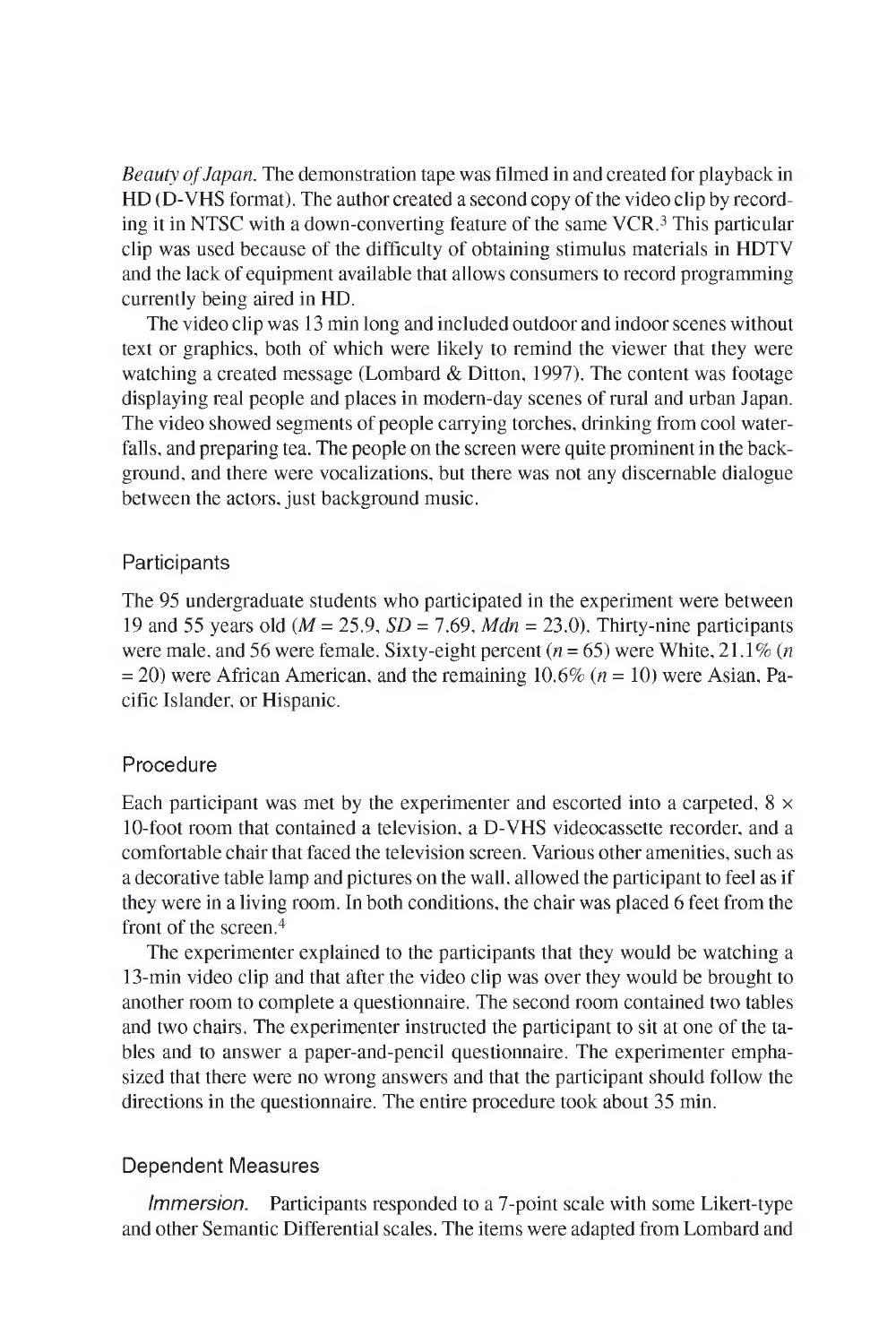Ditton (2001) and Lessiter, Freeman, Keogh, and Davidoff (2001) to measure the extent to which television viewers felt a sense of involvement or connection when they watch television programs and movies. The six questions or statements were: "How involving was the media experience?" "How completely were your senses engaged?" "To what extent did you experience a sensation of reality?" "I lost track of time," "I felt that the displayed environment was part of the real world," and "I felt surrounded by the displayed environment." Cronbach's alpha for the additive index was .81.

*Spatial presence.* Participants responded on a 7-point Likert-type scale for three questions designed by Lombard and Ditton (2001) to measure the extent to which viewers experienced a sense of sharing a physical space. The three questions were: "How much did it seem as ifthe objects and the people you saw/heard had come to the place you were?" "How much did it seem as if you could reach out and touch the objects or people you saw/heard?" and "How often when an object seemed to be headed toward you did you want to move out of its way?" Cronbach's alpha for the additive index was .70.

*Social presence-passive interpersonal.* Participants responded from <sup>1</sup> *(not well)* to 7 *(very well)* on a Likert-type scale for two questions designed by Lombard and Ditton (2001). The questions measured the extent to which viewers could sense characters' behaviors on television. The two questions were "During the media experience how well were you able to observe the facial expressions of the people you saw/heard?" and "During the media experience how well were you able to observe the body language of the people you saw/heard?" Cronbach's alpha for the additive index was .78.

*Social realism.* Participants responded on a 7-ρoint Likert-type scale for three questions designed by Lombard and Ditton (2001) to measure the extent to which television viewers feel that television programming is an accurate portrayal of reality. The three statements were "The events I saw/heard would occur in the real world." "The events I saw/heard could occur in the real world," and "The way the events I saw/heard occurred is a lot like the way they occur in the real world." Cronbach's alpha for the additive index was .87.

*Perceptual realism.* Participants responded from <sup>1</sup> *(not at all)* to 7 (very *much)* on a Likert-type scale for six questions designed by Lombard and Ditton (2001) to measure the extent to which television viewers feel a sense realism when viewing television. The six questions were "How much did the things/people in the environment you saw/heard SOUND like they would if you experienced them directly?" "How much did the things/people in the environment you saw/heard LOOK like they would if you experienced them directly?" "How much did the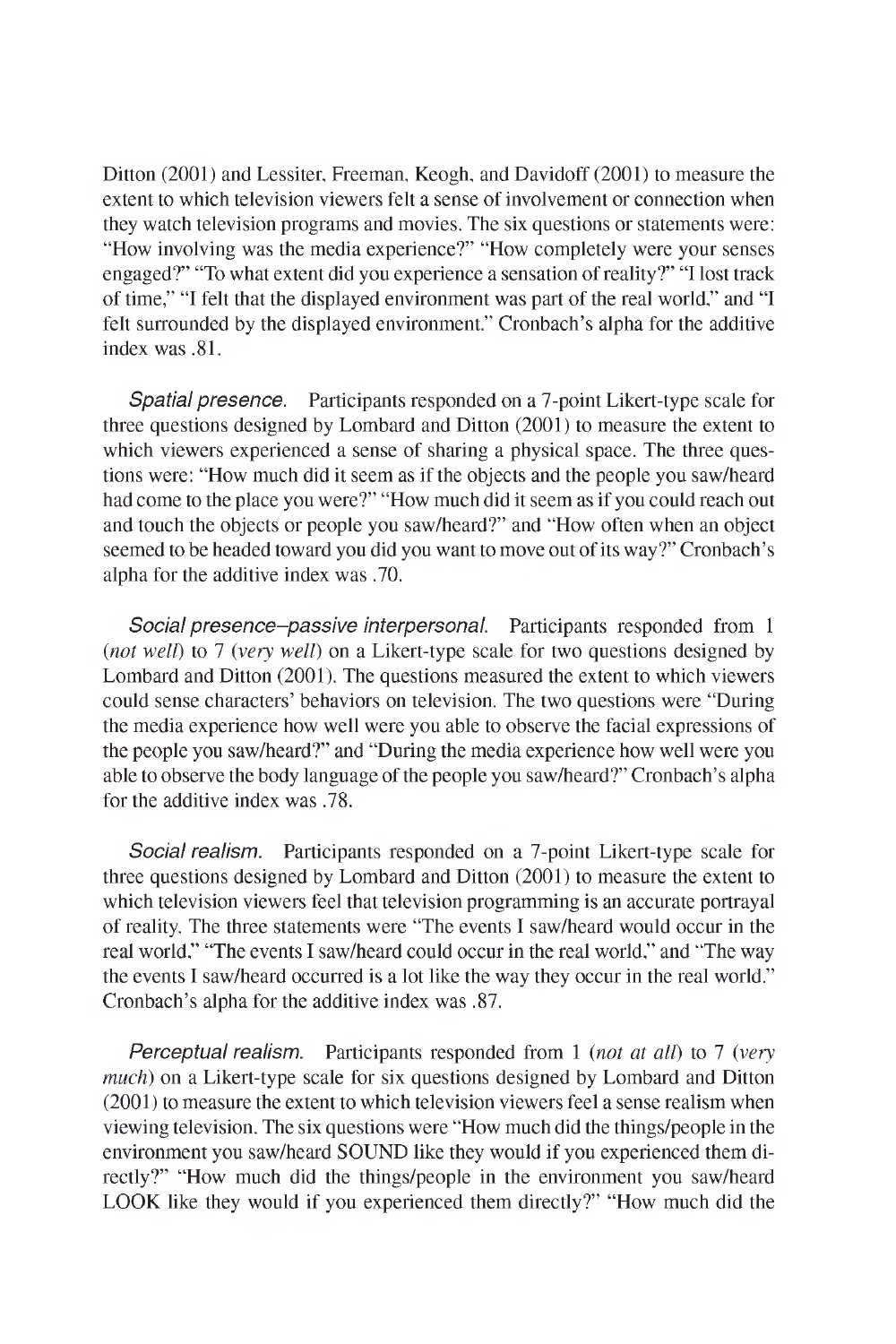things/people in the environment you saw/heard SMELL like they would if you experienced them directly?" "How much did the things/people in the environment you saw/heard FEEL like they would if you experienced them directly," "How much did the heat or coolness (temperature) of the environment you saw/heard feel like they would if you experienced them directly?" and "How much did you feel like the events you saw/heard were happening to you?" Cronbach's alpha for the additive index was .85

*Physiological presence responses.* Participants responded from <sup>1</sup> *(absent)* to 4 *(severe)* for five questions designed by Lombard and Ditton (2001) to measure the extent to which television viewers feel negative physiological effects. The five questions were "To what degree did you experience stomach awareness during the media experience?" "To what degree did you experience nausea during the media experience?" "To what degree did you experience dizziness with your eyes open during the media experience?" "To what degree did you experience dizziness with your eyes closed during the media experience?" and "To what degree did you experience and increased adrenaline rush?" Cronbach's alpha for the additive index was .72.

## RESULTS

Separate two-way analyses of variance with image quality and gender as independent variables were conducted for each of the hypotheses.

Some evidence was found for Hl, which predicted that viewers who watched the HDTV images would report feeling more immersed than viewers who watched the NTSC television images,  $F(1, 95) = 3.35$ ,  $p = .06$  (see Table 1). Participants who viewed the HD television images ( $M = 4.17$ ,  $SD = 1.24$ ) reported feeling more immersed than viewers who watched the NTSC television images  $(M = 3.71, SD =$ 1.20).

H2, which predicted that television viewers who watched the images in HD would report experiencing a higher level of spatial presence was supported,  $F(1, 1)$  $95$ ) = 4.18,  $p = 0.04$  (see Table 1), with viewers who watched HD television images  $(M = 2.93, SD = 1.34)$  reporting greater feelings of spatial presence than NTSC television viewers  $(M = 2.38, SD = 1.22)$ .

H3, which predicted that television viewers who watched the images in HD would report experiencing a higher level of social presence-passive interpersonal was supported,  $F(1, 95) = 4.19$ ,  $p = .04$  (see Table 1). The viewers who watched HD television images  $(M = 3.47, SD = 1.12)$  reported more social presence-passive than NTSC television viewers  $(M = 2.92, SD = 1.39)$ .

H4, which predicted that television viewers who watched the images in HD would report experiencing a higher level of perceptual realism, was significant.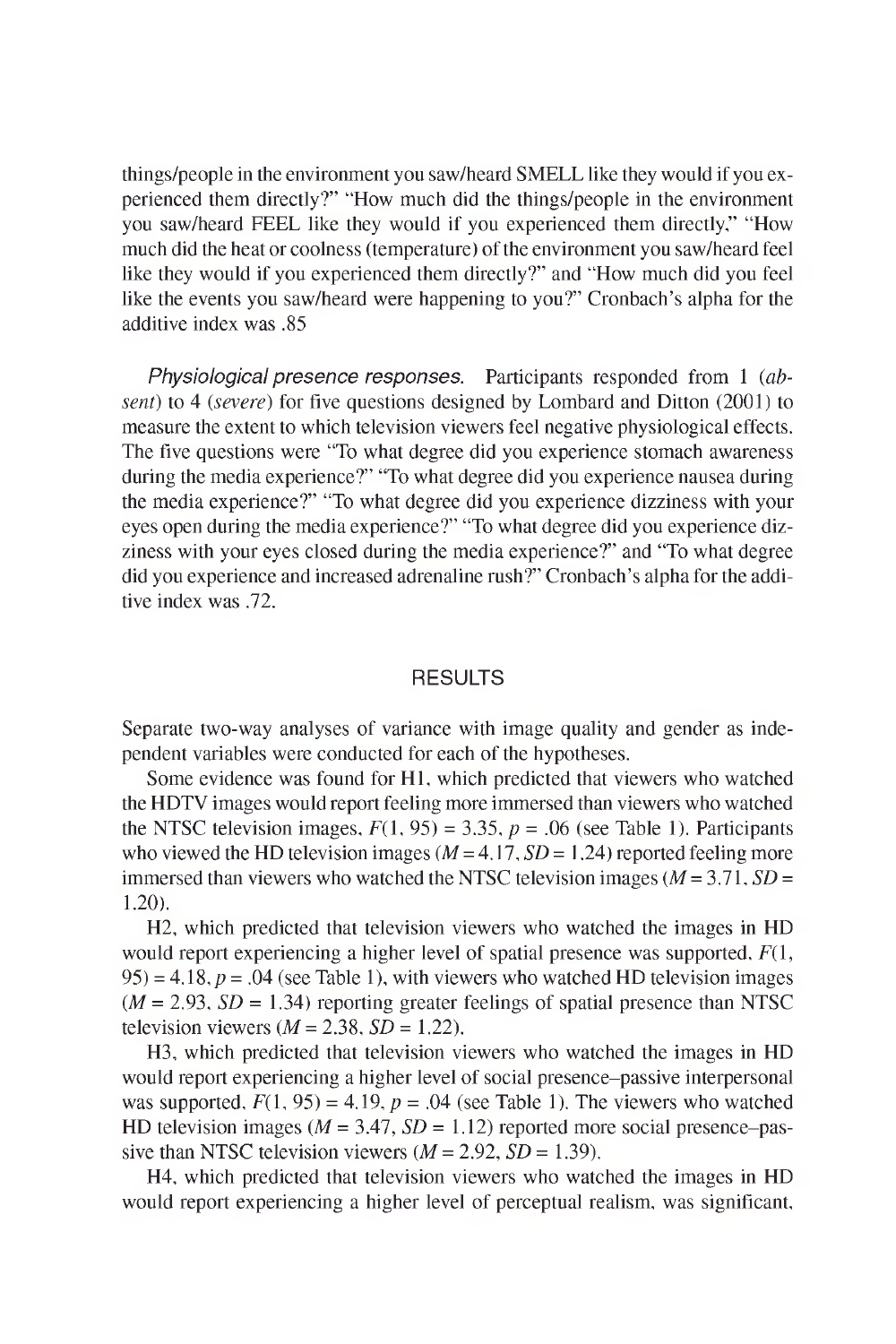| Source of Variation                                               | SS    | df | MS    | F        |
|-------------------------------------------------------------------|-------|----|-------|----------|
| Image quality and gender on immersion                             |       |    |       |          |
| Main effects                                                      |       |    |       |          |
| Image quality                                                     | 5.05  | 1  | 5.05  | $3.35*$  |
| Gender                                                            | 0.66  | 1  | 0.66  | 0.44     |
| Two-way interaction                                               |       |    |       |          |
| Image Quality $\times$ Gender                                     | 0.04  | 1  | 0.04  | 0.03     |
| Image quality and gender on spatial presence                      |       |    |       |          |
| Main effects                                                      |       |    |       |          |
| Image quality                                                     | 6.84  | 1  | 6.84  | $4.18**$ |
| Gender                                                            | 2.79  | 1  | 2.79  | 1.70     |
| Two-way interaction                                               |       |    |       |          |
| Image Quality $\times$ Gender                                     | 0.002 | 1  | 0.002 | 0.001    |
| Image quality and gender on social presence-passive interpersonal |       |    |       |          |
| Main effects                                                      |       |    |       |          |
| Image quality                                                     | 10.85 | 1  | 10.85 | $4.16**$ |
| Gender                                                            | 0.98  | 1  | 0.98  | 0.38     |
| Two-way interaction                                               |       |    |       |          |
| Image Quality × Gender                                            | 0.84  | 1  | 0.84  | 0.057    |
| Image quality and gender on perceived realism                     |       |    |       |          |
| Main effects                                                      |       |    |       |          |
| Image quality                                                     | 6.88  | 1  | 6.88  | $3.41*$  |
| Gender                                                            | 8.25  | 1  | 8.25  | $4.06**$ |
| Two-way interaction                                               |       |    |       |          |
| Image Quality × Gender                                            | 2.58  | 1  | 2.58  | 1.28     |
| Image quality and gender on physiological responses               |       |    |       |          |
| Main effects                                                      |       |    |       |          |
| Image quality                                                     | 0.46  | 1  | 0.46  | $3.50*$  |
| Gender                                                            | 0.18  | 1  | 0.18  | 1.40     |
| Two-way interaction                                               |       |    |       |          |
| Image Quality $\times$ Gender                                     | 0.009 | 1  | 0.009 | 0.07     |
|                                                                   |       |    |       |          |

TABLE <sup>1</sup> Analyses of Variance

 $**p*<10.**p*<0.05$ .

 $F(1, 95) = 4.19$ ,  $p = .04$  (see Table 1). The viewers who watched the video in HD reported more of a sense of perceptual realism  $(M = 3.92, SD = 1.45)$  than those viewers who watched the video in NTSC  $(M = 3.31, SD = 1.44)$ .

Some support was found for H5. which predicted that television viewers who watched the images in HD would report experiencing a higher level of negative physiological responses,  $F(1, 95) = 3.50$ ,  $p = .06$  (see Table 1). Viewers who watched the program in HD reported experiencing more negative physiological responses  $(M = 1.32, SD = 0.46)$  than the viewers who watched the video in NTSC  $(M = 1.18, SD = 0.25).$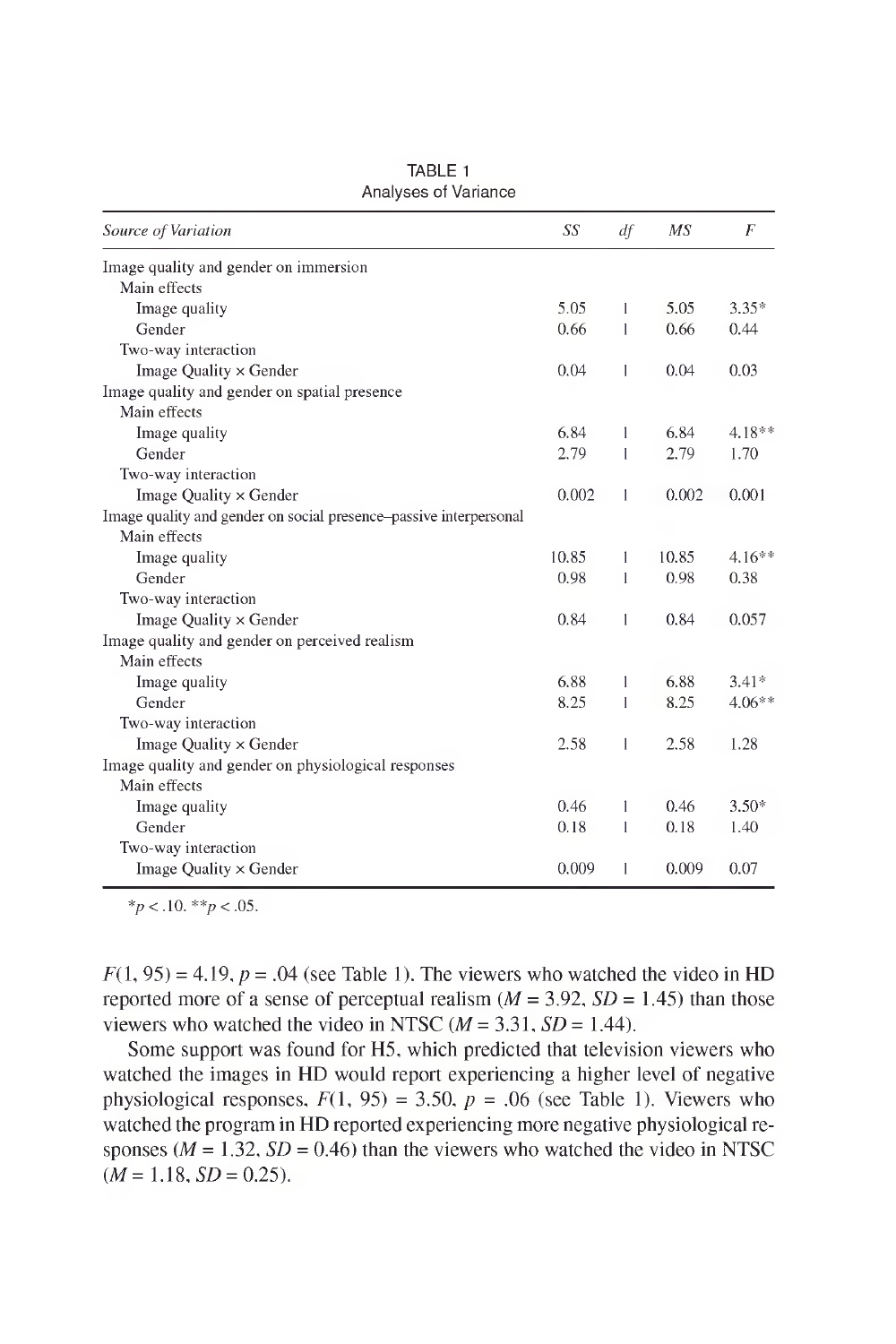### Gender

There was not a difference found for a main effect of gender on the majority of presence dimensions. The one exception was a significant main effect for gender,  $F(1, 95) = 4.19, p = 0.04$ , with women reporting more perceived realism  $(M = 3.82)$ ,  $SD = 1.49$ ) than men ( $M = 3.25$ ,  $SD = 1.39$ ; see Table 1). Additionally, there was not a significant difference for the interaction between image quality and gender.

#### Additional Analyses

HDTV is said to provide a superior picture. An independent-sample, nondirectional (i.e., two-way) *t* test was conducted to test the participants' perceptions of picture quality with actual image quality (HD vs. NTSC) as the independent variable. Participants who viewed the HD television images reported that the picture quality was higher  $(M = 6.43, SD = 1.17)$  than viewers who watched the NTSC images ( $M = 5.11$ ,  $SD = 1.71$ ;  $t = -4.26$ ,  $p = .001$ ,  $n^2 = .163$ ).

Additionally, the amount of television viewing was tested to see if it played a role in viewers' experiences of presence. The participants were asked about the amount of television they watched on both a weekend and a weekend day. The amounts were weighted and averaged to create an average viewing day. The average television viewing variable was included in the analysis of variance as a covariate. For all of the presence variables, regular television viewing amounts was not a factor in viewers' experience of presence dimensions, nor was the size of the television viewed most often.

## **DISCUSSION**

These results suggest that image quality does indeed influence the amount of presence reported by television viewers, confirming previous speculation (Lombard & Ditton, 1997). There were significant differences or differences that approach significance for all five of the presence dimensions tested, thus presenting a clear case that improved image quality increases the amount of presence sensations experienced by HDTV viewers. The results also suggest that television viewers will experience a greater level of presence and a wider variety of presence dimensions when the conversion to HDTV is completed.

These findings provide support for the assertions of previous researchers (Lombard&Ditton, 1997; Lombardet al., 2000), who suggested thattelevision form plays a role in evoking a sense of presence in television viewers. Additionally, the results of this study support the previous assertion that form variables can influence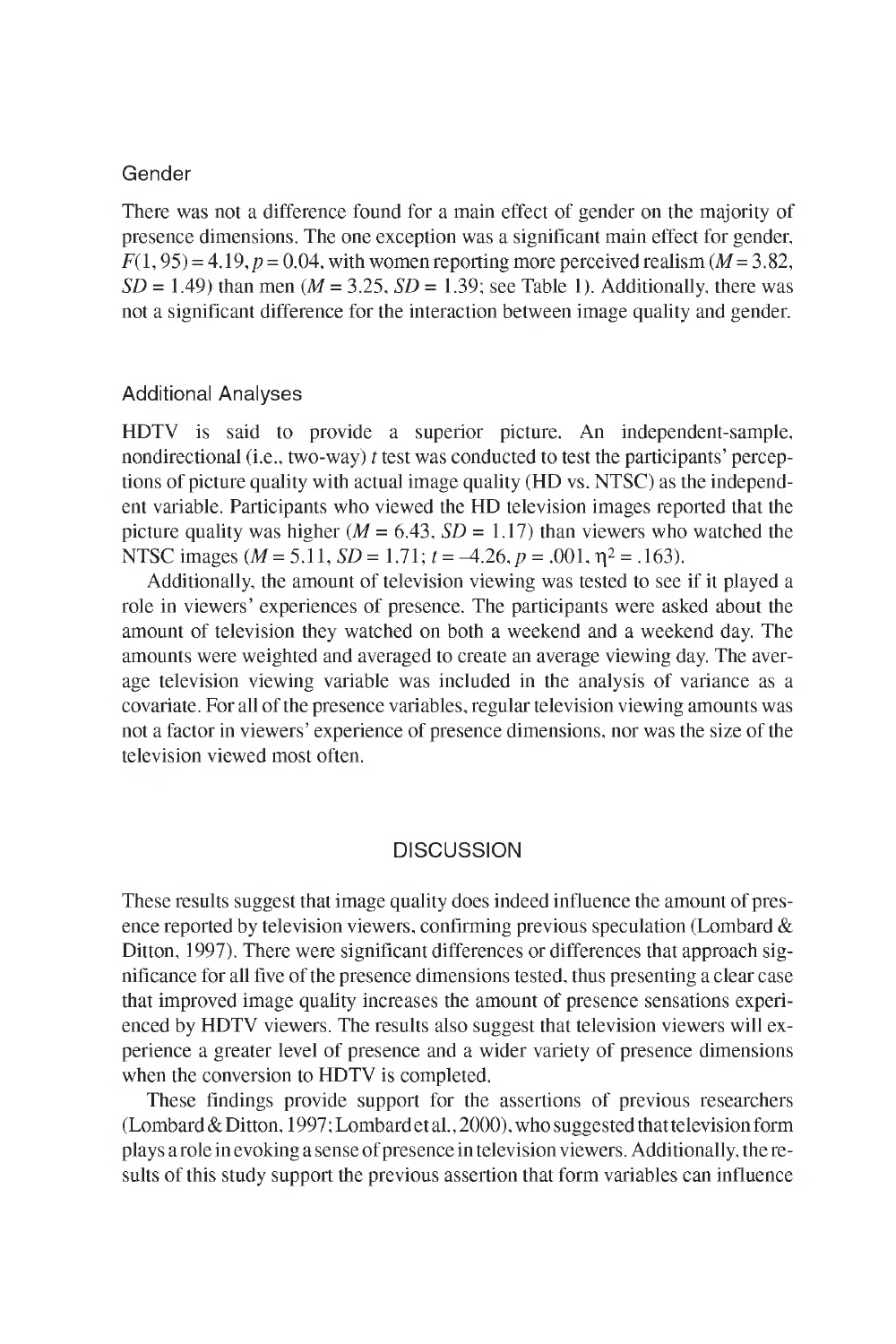sensations of presence (Lombard & Ditton, 1997) and specifically provide evidence that changes in image quality can impact television viewers' sense presence.

In particular, the higher levels of immersion reported by viewers in the HD condition suggest that they were more involved with the content, and the use of neutral content in this study suggests that viewers will be even more immersed in the content they select and view on a regular basis. Related to immersion, the dimensions of spatial presence and the differences in the levels of reported physiological responses between the conditions (HDTV vs. NTSC) suggested that audiences do feel a sensation of being in a shared mediated space and, further, that they may have (negative) physiological responses to the mediated environment. The difference in the experience of physiological responses in the HDTV condition also suggests that image quality contributes both to a sensation of presence dimensions and to the physical consequences of such experiences. Some of the physical consequences may lead viewers avoid content with lots of camera movement or cuts, especially viewers who are prone to motion sickness.

The findings of the social presence–passive interpersonal dimension were interesting, as this dimension inquired largely about the nature of the characters or people in the mediated environment. Although the video was mainly comprised of scenes with people interacting in the background, the actors' body movement was visible, allowing the viewers to identify individuals and their nonverbal expressions. The HD viewers reported being able to observe the people's facial expression and body movement on the screen significantly better than the viewers who watched the same scenes in NTSC. Again, the improved image quality of HDTV provided audiences with the opportunity to see more of the action (in this case) nonverbal communication, and therefore, perhaps they perceived the television environment as one that could approximate a nonmediated interaction.

Evidence that gender played a role in the experience of dimensions of presence was only found for the perceptual realism dimension (a finding consistent with previous findings on body-image disturbance; Botta & Bracken, 2004). This is particularly interesting because the content was footage displaying real people and places and because women reported that the content seemed more perceptually real; it may be that women evaluate some types of nonfictional television content as more real than men. This also suggests that the same may be true for fictional programming.

These results are important because the selling point used by television manufacturers for HDTV is that viewers will feel as if they are "there" or part of the action. For example, the ESPNHD (2004) Web site (the ESPN HD channel) states "with a dramatic widescreen picture so clear, you'll feel like you are actually at the game." Additional research is needed to better understand viewers' experiences of presence dimensions with varying content and to investigate whether and how women are affected by presence differently than men. The results also suggest that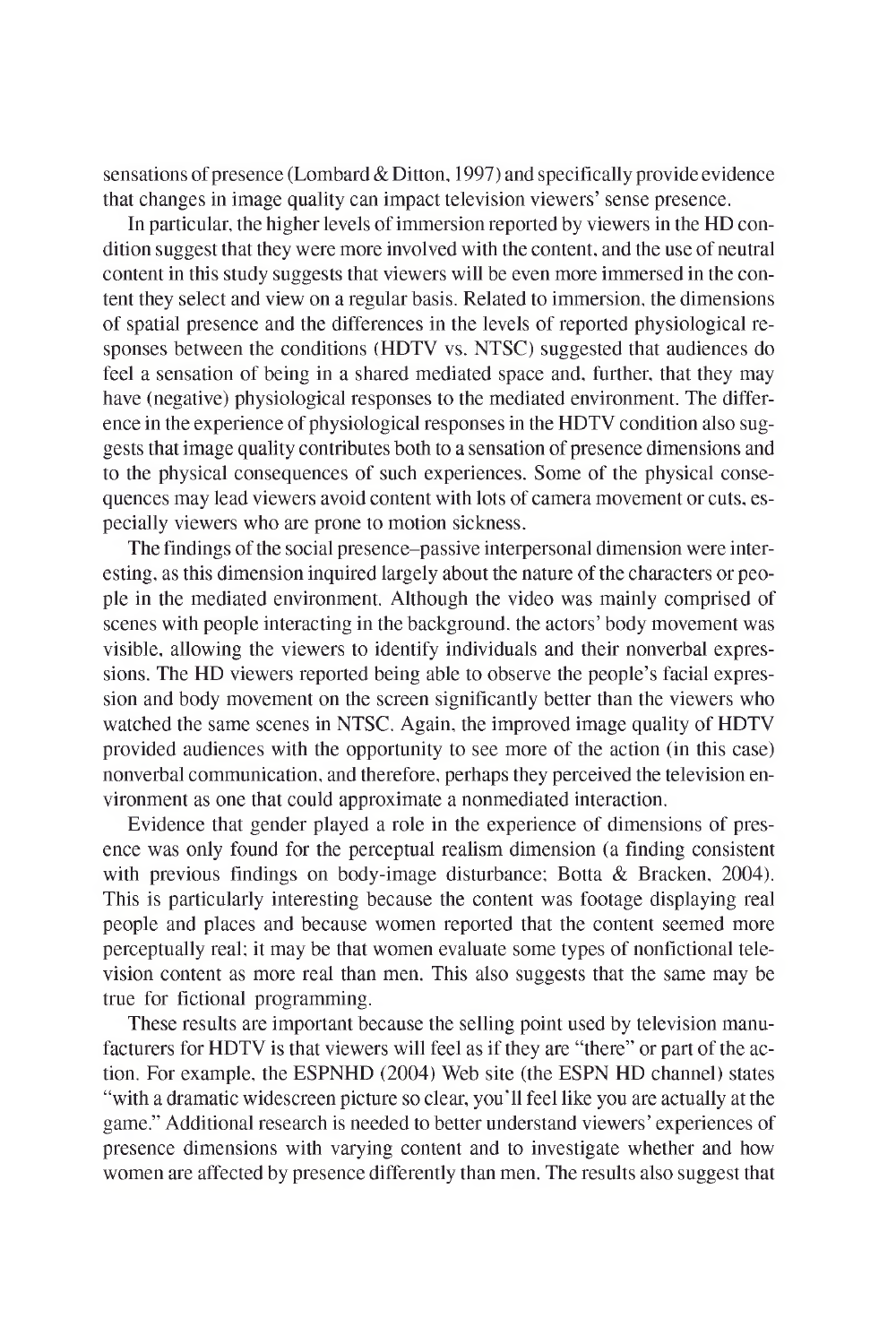the distinction between television content and form (screen size, image quality) needs to be further examined.

The results of this study are tempered by the limited content available at the time the study was conducted. Specifically, the nature of the video clip with its limited interaction of characters did not allow for the testing of other social presence dimensions. Additionally, the physiological response measures in this study were posttest subjective measures and did not include any concurrent measurements.

## **CONCLUSION**

Improved image quality did influence the amount of presence reported by television viewers. The results also suggest that as more people purchase and watch HDTV, we will see an increase in the both the number of presence dimensions and the frequency of such sensations being experienced in home viewing environments. Furthermore, because previous research suggests that presence plays a role in the strength of other media effects, these findings seem to indicate that levels of media effects may be on the increase. The results also suggest that this increase in media effects may impact female viewers more than male viewers.

#### ACKNOWLEDGMENTS

This project was partially funded by the Cleveland State University New Faculty Research Development Award. An earlier version of this article was presented to the Information Systems division at the 2002 annual conference of the International Communication Association, Seoul, Korea.

## **NOTES**

'These conceptualizations include (a) presence as immersion, which refers to the extent of perceptual and psychological immersion in a mediated environment; (b) presence as transportation, such that the viewer is transported into the mediated environment ("you are there") orthat the mediated environment seems to intrude into the viewer's environment ("it is here") or two users seem to meet in a shared mediated space ("we are together"); (c) presence as social actor within a medium or the idea that a viewer responds to social cues presented by the people or characters that they encounter through a medium, although no real-time interaction is possible (e.g., parasocial relationships); (d) presence as social richness orthe extent to which amedium is perceived as sociable, warm, sensitive, personal, orintimate; and (e) presence as realism, or the extent to which a medium can produce seemingly accurate representations of objects, events, and people.

2There was a short period where the D-VHS unit was unable to playback in HD and participants viewed only the NTSC.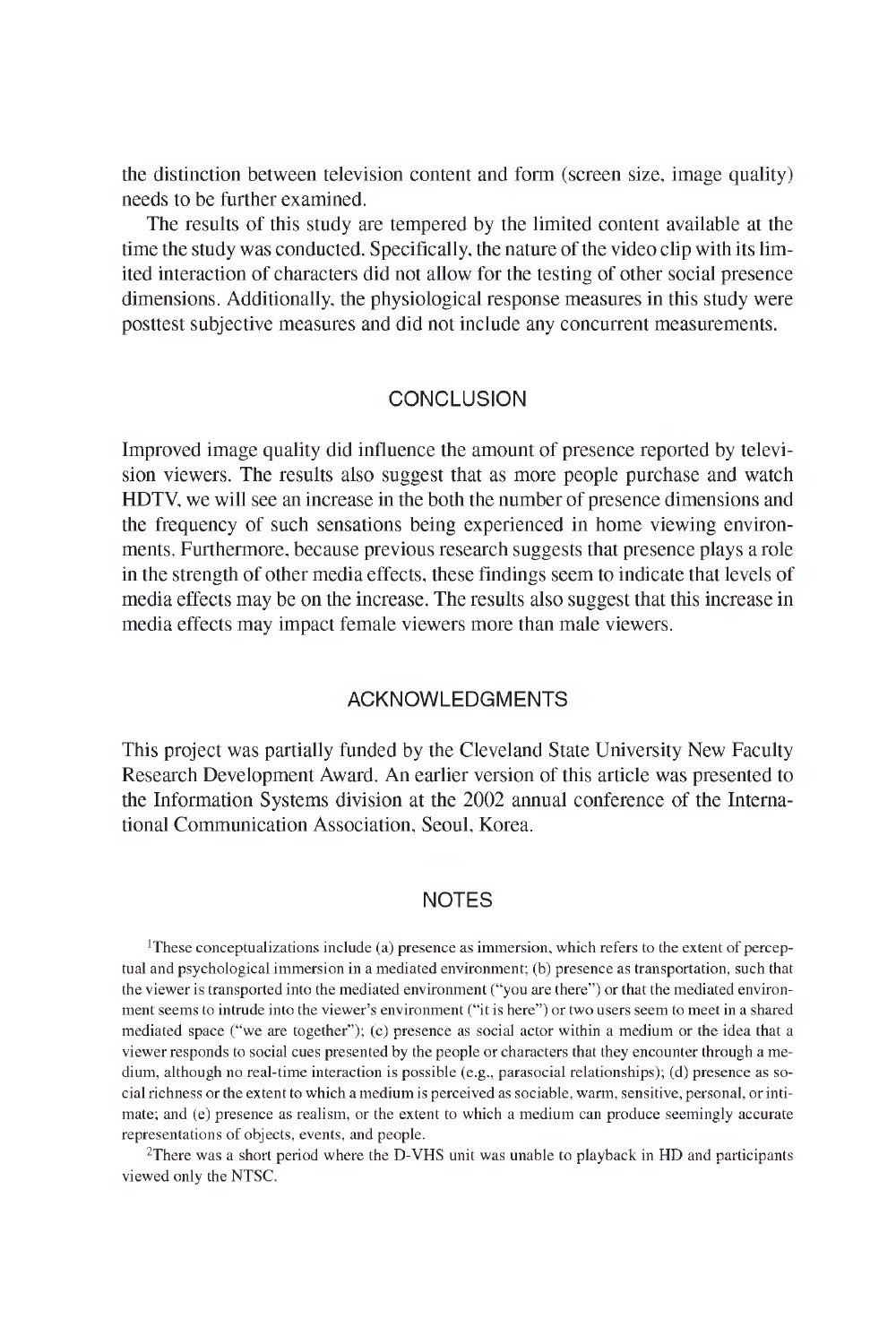<sup>3</sup>The HD version for the clip was displayed in a 16:9 aspect ratio, whereas the NTSC version was displayed in a 4:3 aspect ratio with unobtrusive black space on the right and left sides.

<sup>4</sup>The field of view for the HD condition was  $44.8^\circ$ , and for the NTSC condition, it was  $41.2^\circ$ .

#### **REFERENCES**

- Atkin, D., Neuendorf, K., Jeffres, L., & Skalski, P. (2003). Predictors of audience interest in adopting digital television. *Journal ofMedia Economics, 16,* 159-173.
- Barfield, W., & Weghorst, S. (1993). The sense of presence in virtual environments: A conceptual framework. In G. Salvendy & M. Smith (Eds.), *Human-computerinteraction: Applications and case studies* (pp. 699-704). Amsterdam: Elsevier.
- Biocca, F., & Delaney, B. (1995). Immersive virtual reality technology. In E Biocca & M. R. Levy (Eds.), *Communication in the age ofvirtual reality* (pp. 57-124). Hillsdale, NJ: Lawrence Erlbaum Associates, Inc.
- Botella, C., Banos, R. M., & Alcaniz, M. (2003, October).*Apsychologicalapproach topresence.* Paper presented to the sixth annual presence workshop, Aalborg, Denmark.
- Botta, R. A., & Bracken, C. C. (2002, November). *Muscle bound: Men, muscularity, and social comparisons.* Paper presented at the Mass Communication Division of the annual meeting of the National Communication Association, New Orleans, LA.
- Botta, R. A., & Bracken, C. C. (2004). *Examining the influence oftelevision image idealism andpresence on mens and women's drives to be thin and muscular.* Unpublished manuscript.
- Bracken, C. C., & Atkin, D. (2004). A survey of presence evoking technology in our living room. *Visual Communication Quarterly, 11,* 23-27.
- Bracken, C. C., Neuendorf, K. A., & Jeffres, L. W. (2003, August). *Screen size, source credibility, and presence: Audience reactions to the televised 2000presidential debates.* Presented to the Communication Theory and Methodology Division at the annual conference ofthe Association for Education in Journalism and Mass Communication, Kansas City, MO.

Burch, N. (1979). *To the distant observer: Form andmeaning in the Japanese cinema.* London: Scolar.

- Cable & Telecommunication Association for Marketing. (2002, June). HDTV: I've heard of it, But what is it? *Pulse.* Retrieved July 17, 2002, from [http://www.ctam.com/ctam/members\\_only/getpdf](http://www.ctam.com/ctam/members_only/getpdf). cfm? name=pulse0602.pdf
- Cameron, J. (Director). (1991). *Terminator 2—Judgment day* [Motion picture]. United States: Columbia Tristar.
- David, P. (2004, May). *Presence theory in the realm ofsocial interaction with technology: Computers, computer agents, and beyond.* Paper presented to the Information Systems Division at the annual conference of the International Communication Association, New Orleans, LA.
- Dillon, C., Keogh, E., Freeman, J., & Davidoff, J. (2001, May). *Presence: Is yourheart in it?* Paper presented to the fourth annual international workshop on presence, Philadelphia.
- Dupagne, M., & Seel, P. B. (1998). *High-definition television: A globalperspective.* Ames: Iowa State University Press.
- ESPNHD. (2004). Retrieved January 10, 2004, from <http://espn.go.com/>
- Kim, T., & Biocca, F. (1997). Telepresence via television: Two dimensions of telepresence may have different connections to memory and persuasion. *Journal ofComputer-Mediated Communication,* 3(2). Retrieved August 2, 2002, from <http://www.ascusc.org/jcmc/vol3/issue2/kim.html>
- Krugman, H. E. (1983). *Psychological characteristics ofhigh-definition television.* Address presented at the American Association for Public Opinion Research, Buck Hill Falls, PA.
- Lee, K. M. (2004). Presence, explicated. *Communication Theory, 14,* 27-50.
- Lessiter, J., Freeman, J., Keogh, E., & Davidoff, J. (2001). A cross-media presence questionnaire: The ITC-sense of presence inventory. *Presence, 10,* 282-297.